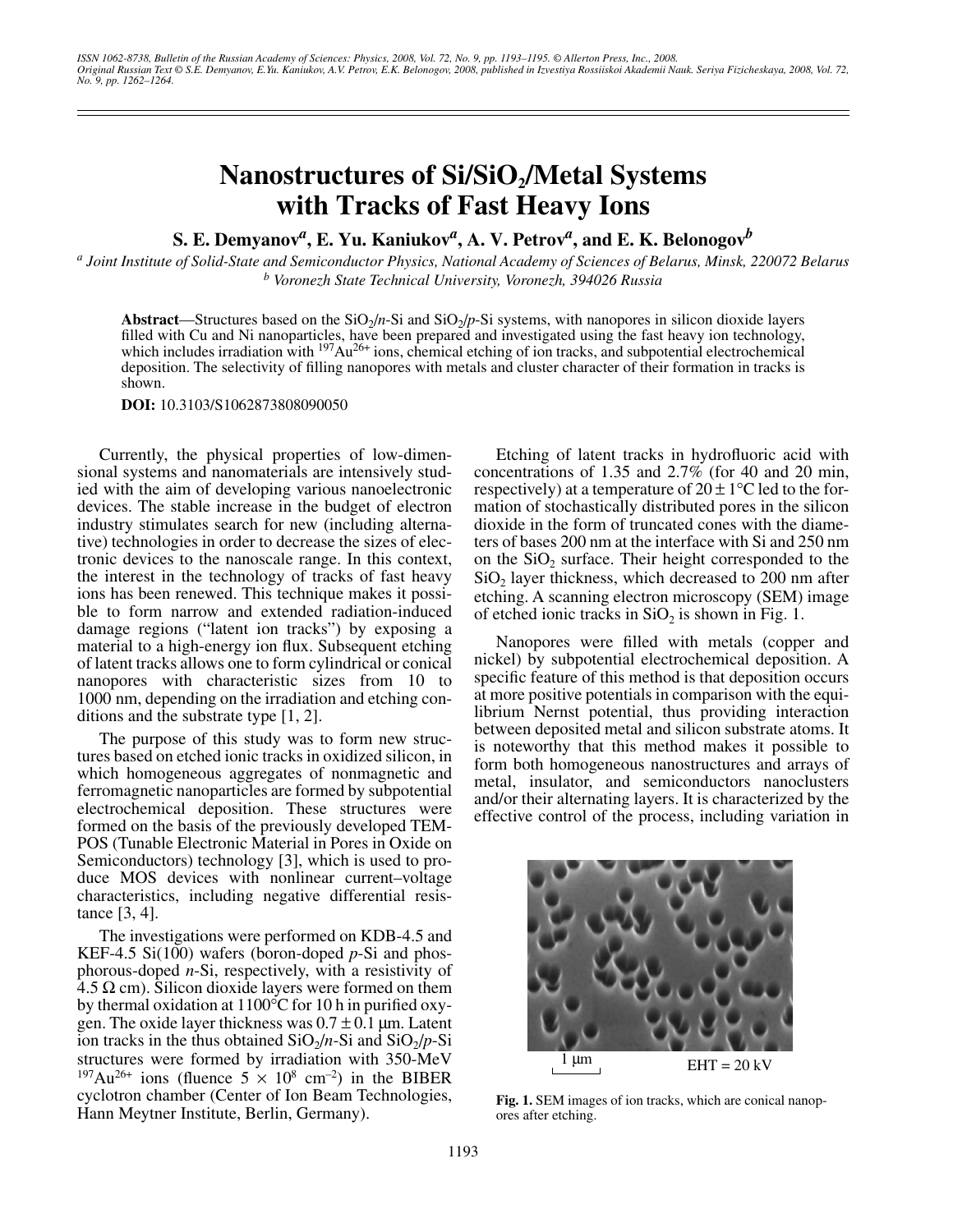

**Fig. 2.** SEM images of SiO<sub>2</sub>/Si structures with (a) Cu and (b) Ni nanoclusters in etched ion tracks in a silicon dioxide layer.



**Fig. 3.** Isometric image of the  $SiO<sub>2</sub>$  surface with etched ion tracks filled with Cu.



**Fig. 4.** Height distribution histogram of Cu overgrowths within the scanned area in Fig. 3.

the structural parameters (cluster sizes, layer thickness, sequence of layers, deposited material composition and morphology), by changing the electrode potential [5].

During subpotential metal deposition, the working electrode was the single-crystal silicon substrate in the  $SiO<sub>2</sub>/Si$  structure with etched tracks. To obtain a uniform potential distribution along the surface, a  $0.1$ - $\mu$ mthick Al film was deposited on the rear side on the silicon wafer, to which an electric contact was connected. In addition, In–Ga eutectics was deposited on the electrode in the region contacting with the holder. The surface of the deposited Al film exposed to the electrolyte was protected by a chemically resistant KhSL lacquer. Before deposition of metals into nanopores in silicon dioxide, the electrodes were successively treated in HNO<sub>3</sub> at  $T = 80^{\circ}$ C for 30 s and then in HF at 20<sup>o</sup>C for 10 s with subsequent fixing in 20% NH4F solution for 5 min. The thus prepared Si surface is hydrophobic and hydrated (contains Si–H bonds).

Metals were deposited using a three-electrode twochamber electrochemical cell. The electrolytes for copper and nickel deposition were, respectively,  $0.5 \text{ mol } l^{-1}$  $H_3BO_3 + 0.005$  mol  $1^{-1}CuSO_4$  and 0.5 mol  $1^{-1}H_3BO_3 +$  $0.5$  mol  $1^{-1}$  NiSO<sub>4</sub> solutions.

SEM images of the structures obtained by metal deposition in silicon dioxide nanopores are shown in Figs. 2a and 2b for copper and nickel, respectively. It can be seen that the subpotential electrochemical deposition ensures selective filling with metals of only regions with etched ionic tracks, without forming a continuous metal film on the  $SiO<sub>2</sub>$  surface. In addition, these images clearly indicate that metals are deposited in nanopores as individual, contacting each other clusters less than 80 nm in size.

These results were confirmed by the surface analysis of the obtained structures using scanning probe microscopy (in the mode of atomic force microscopy) on a Solver-P47 microscope. The data on the character and occupancy of nanopores with a metal (by the example of Cu) are shown in Fig. 3, which presents an isometric surface image of a  $Si/SiO<sub>2</sub>/Cu$  structure. One can see that, in the chosen modes of subpotential electrochemical deposition, not only ion track channels are filled but also columnar overgrowths are formed above them on the  $SiO<sub>2</sub>$  surface. A similar situation occurs when tracks are filled with Ni. These data make it possible to calculate the distribution density of these surface overgrowths, their lateral sizes, and dome shape for each of them. Analysis of this image showed that the maximum height of the metal columns above the insulator surface does not exceed 350–400 nm.

Figure 4 shows the height distribution histogram within the scanned portion in Fig. 3. This distribution indicates that the most likely relief height is 80–100 nm and the overgrowths, from 150 to 400 nm in height, occupy an area an order of magnitude smaller than the relief area. This plot is in fact a distribution of the den